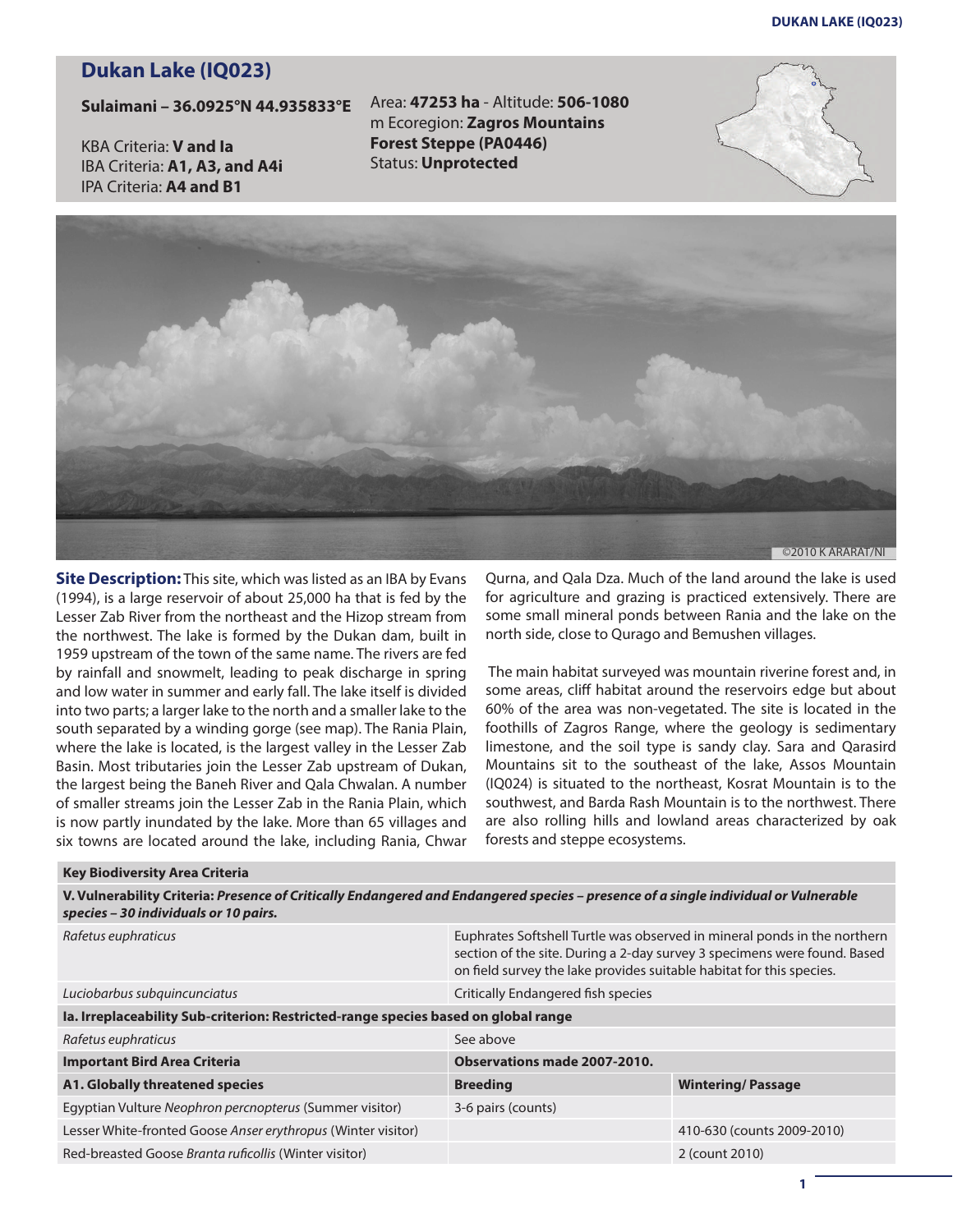| A3. Biome-restricted species                                                      |                                  |                                                                                |
|-----------------------------------------------------------------------------------|----------------------------------|--------------------------------------------------------------------------------|
| <b>Irano-Turanian biome</b>                                                       | <b>Breeding</b>                  | <b>Wintering/Passage</b>                                                       |
| See-see Partridge Ammoperdix griseogularis (Resident)                             | 250 pairs (2008-2010)            |                                                                                |
| Upcher's Warbler Hippolais languida (Summer visitor)                              | 6 pairs (2009)                   |                                                                                |
| Menetries's Warbler Sylvia mystacea (Summer visitor)                              | 10 pairs (2010)                  |                                                                                |
| Eastern Rock Nuthatch Sitta tephronota (Resident)                                 | 250 pairs (2008-2010)            |                                                                                |
| White-throated Robin Irania gutturalis (Summer visitor)                           | 15 pairs (2010)                  |                                                                                |
| Finsch's Wheatear Oenanthe finschii (Resident)                                    | 30 pairs (2008-2009)             |                                                                                |
| Pale Rockfinch Carpospiza brachydactyla (Summer visitor)                          | 20 pairs (2008-2011)             |                                                                                |
| A4i. 1% or more of biogeographical population of a congregatory waterbird species |                                  |                                                                                |
|                                                                                   | <b>Breeding</b>                  | <b>Wintering/Passage</b>                                                       |
| Greater White-fronted Goose Anser albifrons (Winter visitor)                      |                                  | 240-552 (counts) (1.6%-3.7% of the<br>biogeopgraphical population)             |
| Lesser White-fronted Goose Anser erythropus (Winter visitor)                      |                                  | 410-630 (counts 2008-2010)                                                     |
| Slender-billed Gull Chroicocephalus genei (Summer visitor)                        | 2250-2400 pairs (counts 2008-10) |                                                                                |
| Great Cormorant Phalacrocorax carbo (Winter visitor)                              |                                  | 1100-3200 (counts) (1.1%-3.2% of<br>the biogeographical population)            |
| Common Shelduck Tadorna tadorna (Winter visitor)                                  |                                  | 1200 (highest count 2008, 2010)<br>(1.5% of the biogeographical<br>population) |
|                                                                                   |                                  |                                                                                |

**A4. Site contains national endemic, near endemic, regional endemic and/or regional range-restricted species or infraspecific taxa**

*Campanula mardinisis* (endemic) and *Ornithogalum iraqense* Feinbrun (historically recorded endemic); *Centaurea gigantea* Schultz-Bip. ex Boiss. and *Verbascum alceoides* Boiss. & Hausskn (both historically recorded near endemics), and nationally rare species are: *Juncus effuses*, *Zeugandra iranica*, and *Salix babylonica*.

## **B1. Site is a particularly species-rich example of defined habitat type**

Mountain Forest Vegetation-Mountain Riverine Forest habitat type

**Additional Important Bird Observations:** During the surveys 181 species were recorded. The following were observed at levels that did not meet the IBA criteria: in winter Marbled Duck *Marmaronetta angustirostris* (Vulnerable), Ferruginous Duck *Aythya nyroca* (Near Threatened), Eastern Imperial Eagle *Aquila heliaca* (Vulnerable), Pallid Harrier *Circus macrourus* (Near Threatened) and Little Bustard *Tetrax tetrax* (Near Threatened); breeding European Roller *Coracias garrulus* (Near Threatened). The site also held breeding populations of four Mediterranean and one Sahara-Sindian Desert biomerestricted species. In winter the site also held up to 1500 (over 2%) of the *armenicus* race of Yellow-legged Gull *Larus michahellis*

**Other Important Fauna:** Data on mammals are only for 2008-2010, with more detailed information collected in 2010. Local fishermen reported observations of two globally Near Threatened species: Eurasian Otter *Lutra lutra* and Striped Hyaena *Hyaena hyaena*. One local reported the hunting of an Otter in the year 1996. There also have been reports of wolf attacks on local animal herds.

**Fish:** Data were collected for the years 2007 and 2008 only, during which 21 species were reported. According to Coad (2010), additional significant species observed were: *Acanthobrama marmid, Alburnus caeruleus, Alburnus mossulensis, Barbus grypus,* 

*Carassius auraatus, Cyprinion macrostomum, Cyprinus carpio, Hypophthalmichthys molitrix, Heteropneustes fossilis, Gambusia holbrooki, Luciobarbus esocinus, L. xanthopterus, Squalius cephalus, Silurus triostegus*. To protect fish spawning in the area the Kurdistan Ministry of Agriculture prohibits fishing from mid-May to the end of July. Fishing, when allowed, is usually done with nets whose mesh size ranges from 30 mm to 80 mm. Individual anglers are also frequently observed.

**Additional Plant & Habitat Information:** This site contain a good population of *Anchusa italica* and *Gundelia tournefortii*, which are important as a traditional food; as well as a good population of *Linum usitatissimum*, which is important as a genetic resource.

**Conservation Issues:** Hunting and fishing constitute a very significant threat to the area. Hunters were observed during winter in Dukan, especially in the northern part of the lake near the place where Lesser White-Fronted Goose was observed. In Rania district, several pools have been constructed with bird hides to attract water birds. Dukan is one of the most popular picnic sites for people coming from Sulaimani and the surrounding area, particularly during spring and summer and parts of this site are heavily impacted by picnickers and tourist activities and the trash they generate.